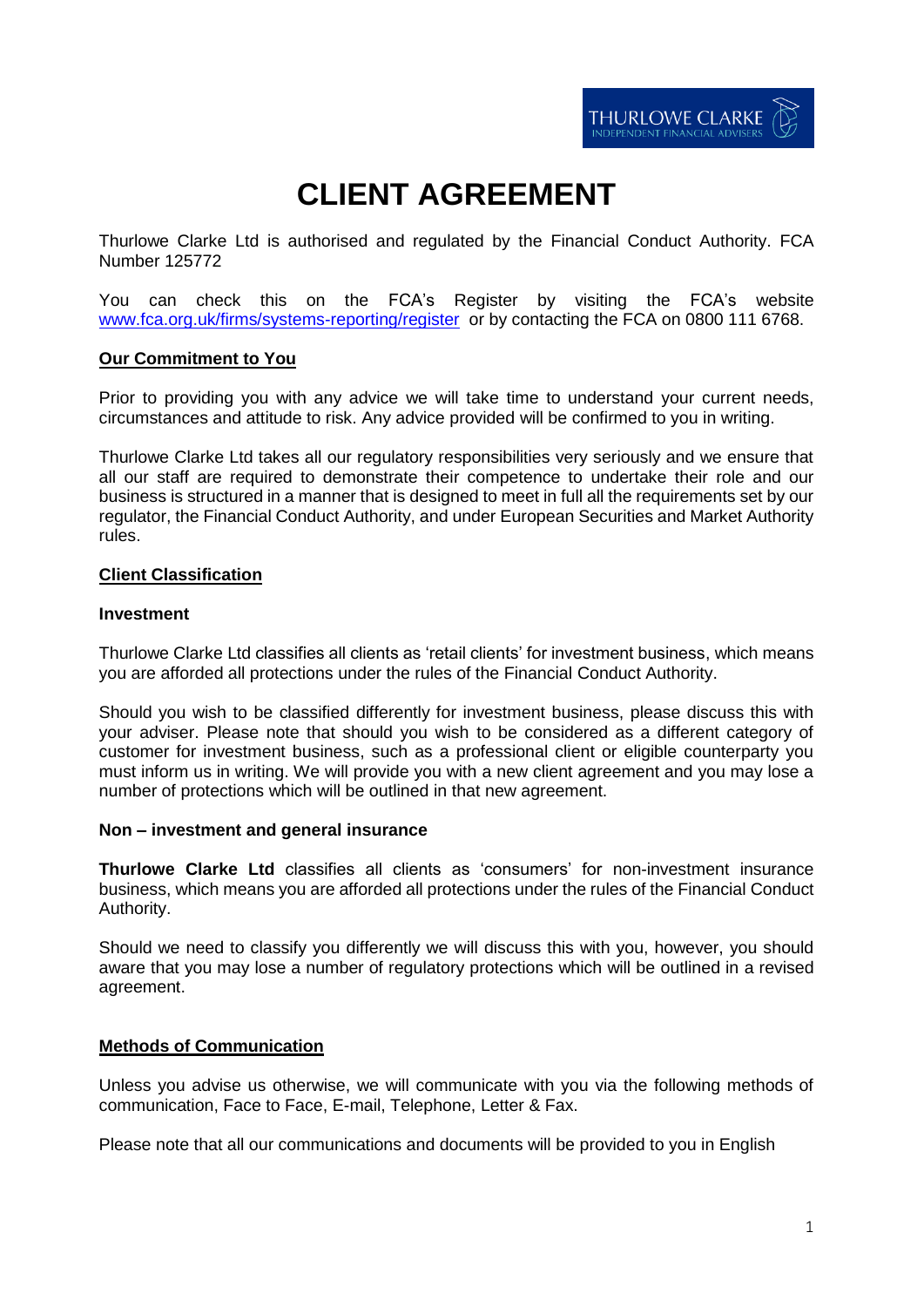# **Introductions to a Third Party**

We may receive a fee for making introductions to third party product or service providers. Should we receive a fee we will confirm in writing to you what that fee will be.

When acting as an introducer, marketer or promoter of a scheme, no responsibility is accepted for any matters arising from the referral to the scheme product provider. It is your responsibility to ensure that you enter into separate Terms & Conditions with the third-party advisor.

# **Investment Permissions**

Thurlowe Clarke Ltd is permitted to advise on and arrange (bring about) deals in investments contracts.

With regard to investments and non-investment insurance contracts which we have arranged for you, these will not be kept under review unless we agree otherwise with you; but we will advise you upon your request.

Thurlowe Clarke Ltd **does not handle clients' money.** We never accept a cheque made out to us (unless it is a cheque in settlement of charges or disbursements for which we have sent you an invoice) or handle cash.

# **Scope of Advice**

# **Independent Advice**

We will only provide advice and make a recommendation to you having fully assessed your financial needs and objectives.

This means that we will spend some time discussing with you: what you want to achieve financially and see if the advice and services that we offer are going to be appropriate to address them.

It is important to us that you fully understand how we go about doing this, so please do ask us for more detail if anything is unclear to you.

# **Our Investment proposition**

We have constructed an investment proposition that has been designed over time to meet many of our client's needs. Often our clients share common characteristics in terms of their financial circumstances and financial objectives. Where our investment proposition is not going to be suitable to meet your needs, we will look outside of this to find a bespoke solution that will be suitable.

# **Financial Products**

In respect of the financial products that we use, we do not restrict ourselves to certain types of products. We will look across a range of products which are called Retail Investment Products, we will also look at Cash ISAs, National Savings Products and structured products as well. We use research tools to select these products using criteria set to meet your needs and will not use pre-determined lists or only a small range of preferred providers. We aim to find the right product to meet your needs on each and every occasion.

# **Product Providers**

In respect of the product providers that we use: we do not restrict our advice to certain companies. Instead, we use research tools to search the whole of the market and help us find the company that provides the right products to meet your needs.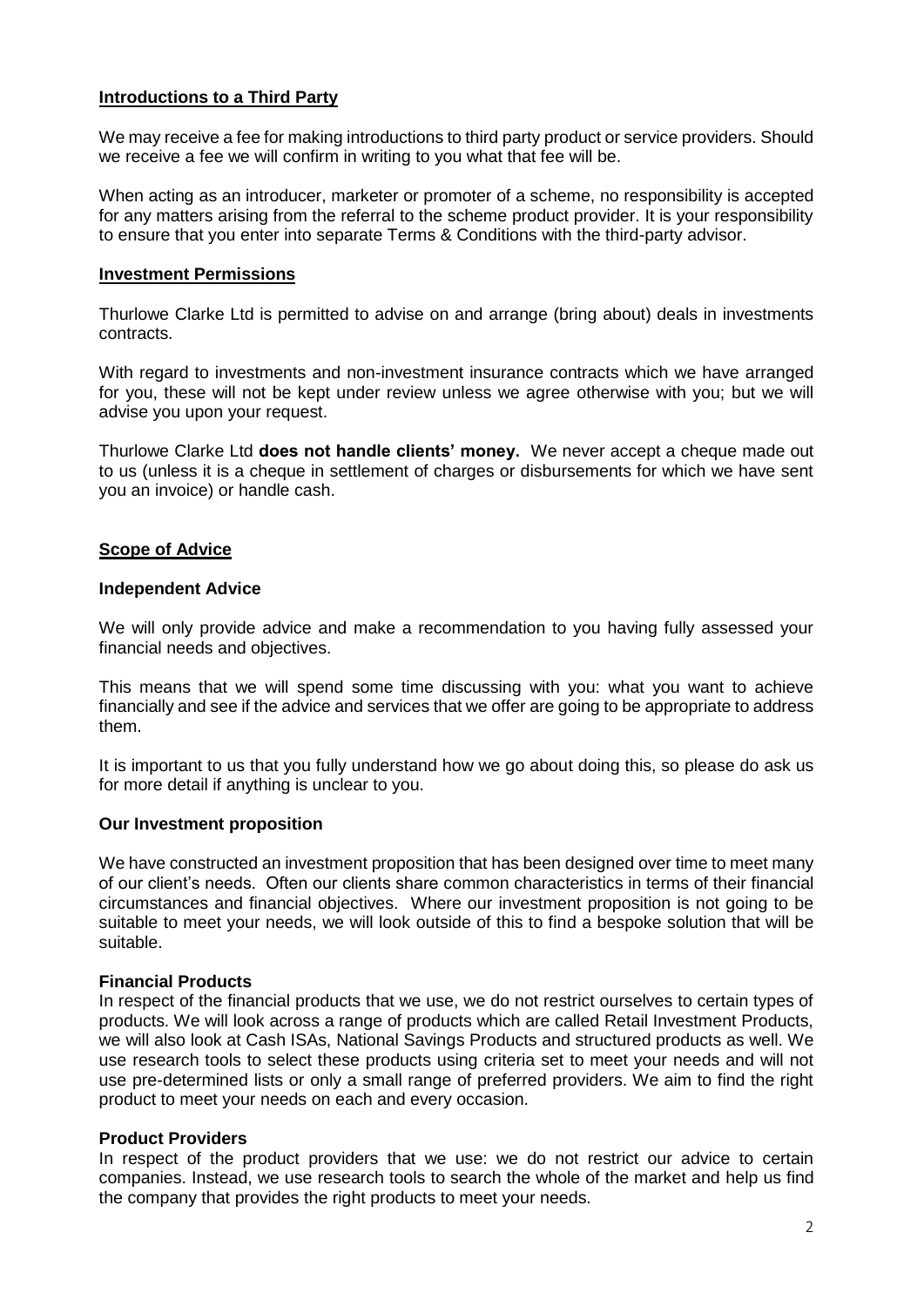# **Conflicts of Interest**

We have a legal and regulatory obligation to take all appropriate steps to identify and to prevent or manage conflicts of interest from arising. In the event of any of our business interests or activities creating a potential conflict of interest we will ensure that we take all appropriate steps to manage the potential conflict by maintaining robust systems, controls and staff training. In the unlikely event that we are unable to prevent the potential conflict, we will fully disclose to you, the general nature and/or sources of conflicts of interest and the steps taken to mitigate those risks.

Further details of our conflict of interest policy are available upon request.

# **Best Execution**

It is our policy to transact your business in order to achieve the best possible results in terms of the:

- Price of products, providers and services
- Cost of advice
- Speed
- Size and Nature of the transaction
- Effectiveness of the Platform/ Provider/ Service Provider

# **Other Benefits We May Receive**

We will not receive any financial inducement or gift that will in any way compromise our ability to provide you with suitable advice.

# **Data Protection**

For details of our Data Protection statement and policy, please see our separate Data Protection Statement and consent form.

# **Service Costs**

To ensure that you are always fully aware of our advice costs and how and when you are going to be asked to pay for this, we will always confirm this verbally and in writing to you detailing the exact amount and payment method**.** 

### **Non-Investment and General Insurance Permissions**

**Thurlowe Clarke Ltd** is permitted to advise on and arrange (bring about) deals in noninvestment and general insurance contracts.

We are an insurance intermediary and act on behalf of clients and not insurers.

### **Non-Investment and General Insurance Services**

We offer a personal recommendation on the basis of a fair and personal analysis of the market

### **Non-payment of non investment insurance premiums**

In the event of policy cancellations and where the policy provider has sought repayment commissions previously paid by them we reserve the right to charge a reasonable fee to cover the cost of repaying such commissions.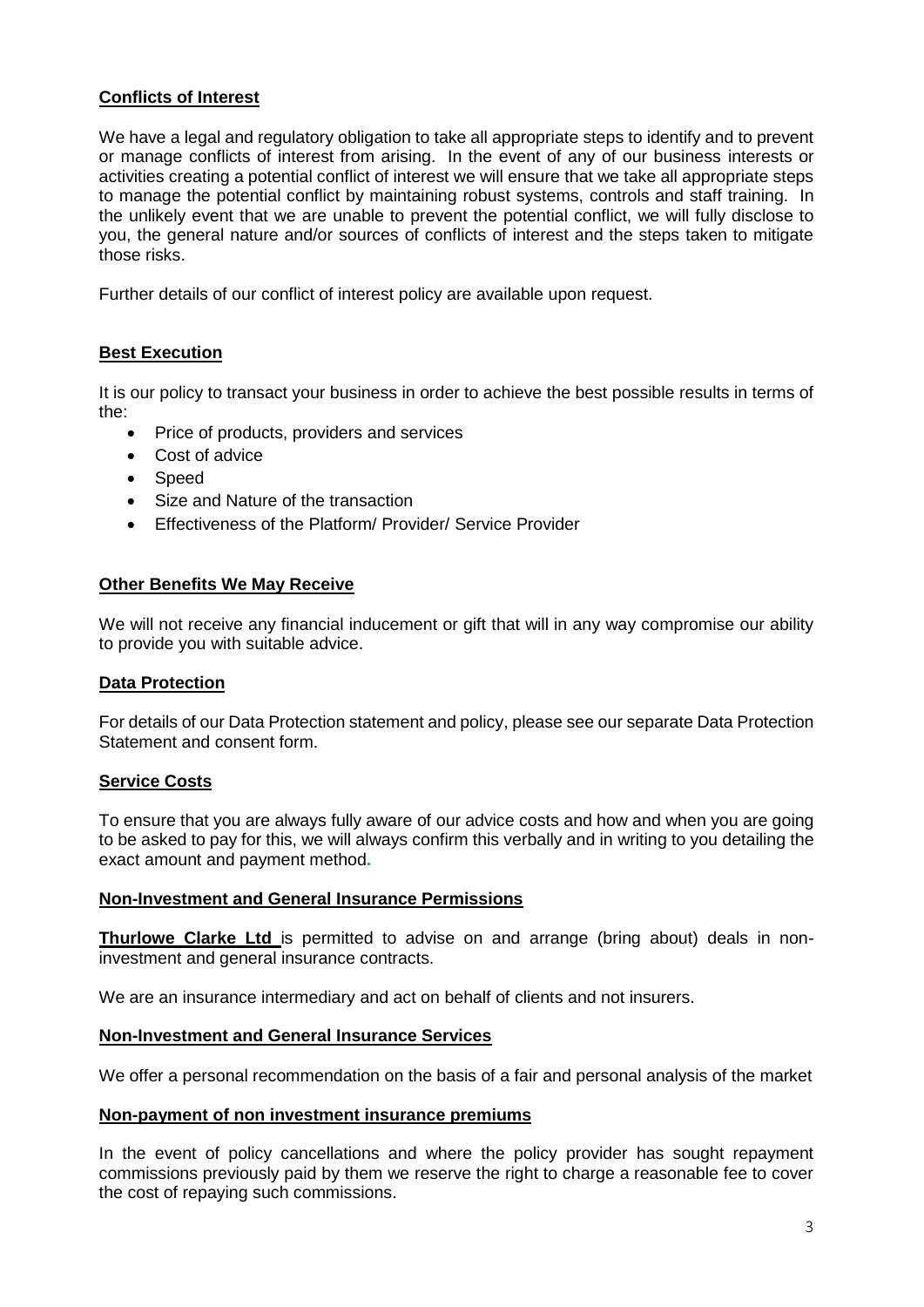The amount of this fee and the length of time that we would be subject to repaying commissions, vary from product and provider, but it could be as much as 100% of the commission for up to a period of 48 months. We will confirm exactly the amounts and time period in our Suitability Report which will be sent to you prior to the commencement of the cooling off period for the policy selected.

# **Payment for Services**

# **Investment & Non Investment Business**

To ensure that you are always fully aware of our advice costs and how and when you are going to be asked to pay for this, we will always confirm this verbally and in writing to you in advance of proceeding with the work. Once we have done the work and presented our recommendation, we will expect you to pay for that work, even if you decide not to proceed with the recommended advice/ transaction.

# **The Cost of Our Services**

# **Hourly Rates**

Fees payable will be calculated by taking into account the number of hours required to undertake the work and the hourly rate of the individual carrying out the work. Our hourly rate is £195 (no VAT).

You may also ask us not to exceed a given amount without checking with you first or we may agree a fixed fee for work undertaken on an hourly rate basis

# **Example of our fee charged at an hourly rate for a new transaction**

| <b>Staff Role</b>        | <b>Hourly Rate</b> | <b>Estimated</b><br><b>Hours</b> | <b>Total Cost</b> |
|--------------------------|--------------------|----------------------------------|-------------------|
| <b>Financial Adviser</b> | £195               |                                  | £1,660            |

All figures quoted are purely for example, the actual fee paid will depend on the number of hours required and the complexity of the work undertaken and will be confirmed to you in our pre-sale suitability report, prior to any work being undertaken that may incur a fee.

- Typically, a new investment which involves setting up a new investment ISA and general investment account will cost in the region of £2,000 to £3,500 depending on the complexity of the client circumstances and objectives.
- Establishing an income drawdown plan will typically cost in the region of £3,500, again depending on the complexity of a particular situation and client circumstances.
- We no longer provide advice relating to final salary pension (defined benefits) transfers.

A fee can usually be agreed once we get an understanding of the client circumstances, objectives and the time required to research and set up the appropriate policy/ investment.

Thurlowe Clarke fees will be invoiced to the client. Where permitted and appropriate, our fee may be chargeable to a client's policy, so paid to us by the provider from the client's pension or investment.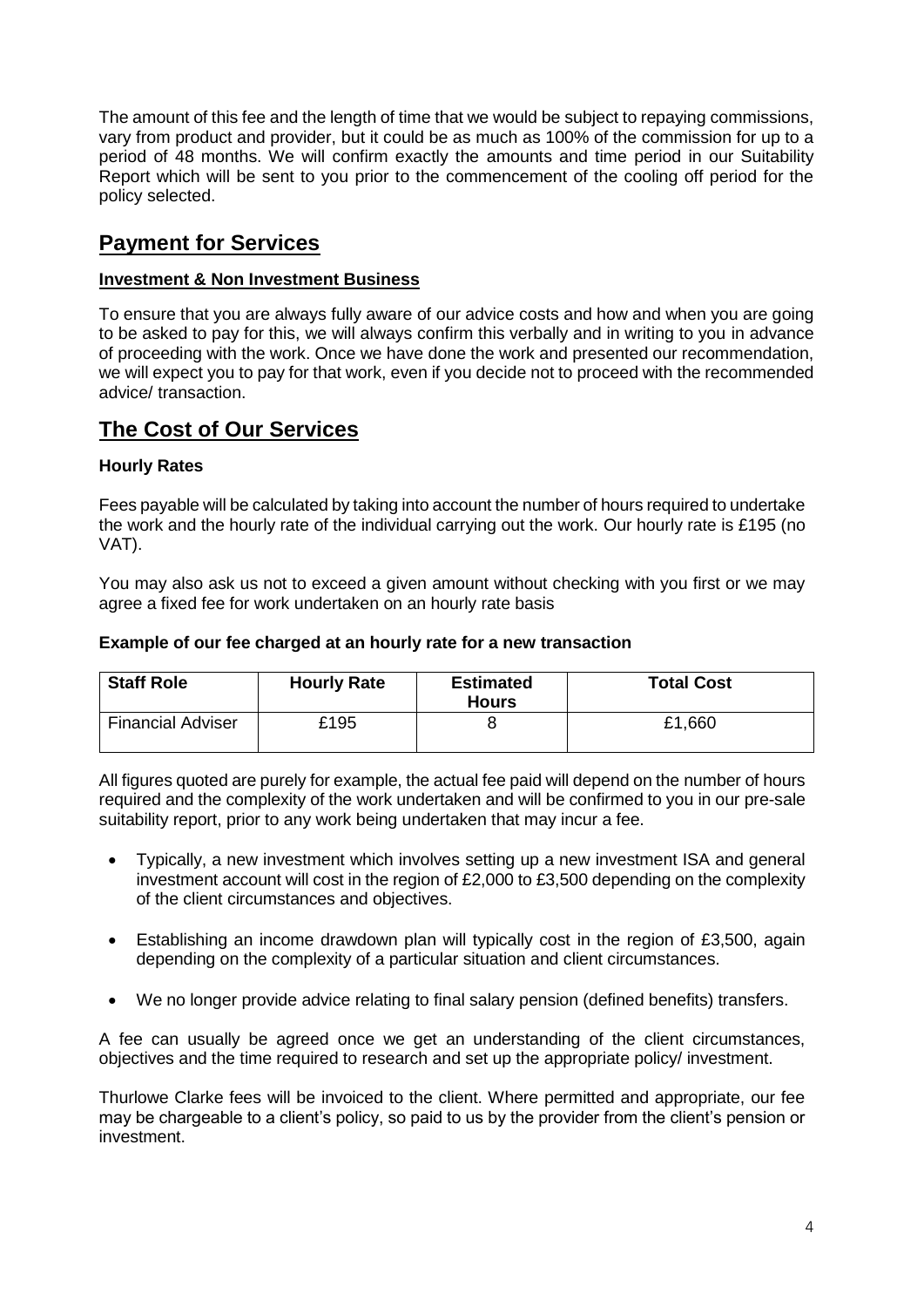# **Payment for non-Investment Insurance**

Payment can be made by fee, commission or a combination of both.

You will receive a Client Specific Illustration which will detail any other fees relating to your particular insurance policy. Where we also receive commission for non – investment insurance from the product provider, we will pass on the full value of that commission, as an offset against our fee.

# **Termination of our services (initial advice)**

We both maintain the right to terminate our authority to act on your behalf at any time.

You will be liable to pay for any advice or services that you have received prior to the date of termination. This means that where we have agreed the advice and services that we will provide for you and we have agreed to receive payment for these, either by means of a fee for investment business or by receiving commission from a provider for non-investment business you will have to pay us for any work we have completed up to the date of termination.

# **On Going Advice Charge**

Once a policy or plan has been implemented, we recommend that clients receive a regular review (normally annually) of their financial plans and policies and to assess them against the clients' objectives, goals and changing circumstances. Ongoing advice can be charged on an hourly basis, a fixed fee, or as a percentage of assets under management, as agreed in advance by the client.

# **Examples of our ongoing advice charges**

| <b>Investment Amount</b> | Annual<br><b>Service</b><br>Charge | <b>Example Annual</b><br><b>Service Fee</b> | <b>Minimum Fee</b> |
|--------------------------|------------------------------------|---------------------------------------------|--------------------|
| £200,000                 | 1%                                 | £2,500                                      | £2,500 p.a.        |
| £500,000                 | 1%                                 | £5,000                                      |                    |

**Please note that where the ongoing fee is paid as a percentage of the funds under management, the amount we receive will vary depending on the investment performance and the size of the fund. It will increase if the fund value increases and decrease if the fund value decreases. Our ongoing fees are subject to a minimum fee of £2,000 p.a.**

# **Standard on-going servicing proposition – Example Fees as shown above**

- We will contact you at least once a year to review your current needs and objectives.
- We will update your file to take account of changes to your financial position and outlook.
- We will review your attitude to risk and capacity for loss.
- We will review policies/ pensions/ investments that you hold including their ongoing suitability given your circumstances, your needs and your objectives.
- We will discuss your future needs and objectives and plan accordingly e.g. retirement income/ estate planning/ inheritance tax mitigation/ capital gains tax mitigation.
- New opportunities will be drawn to your attention through our quarterly newsletter "Your Wealth".
- Written portfolio valuations on request.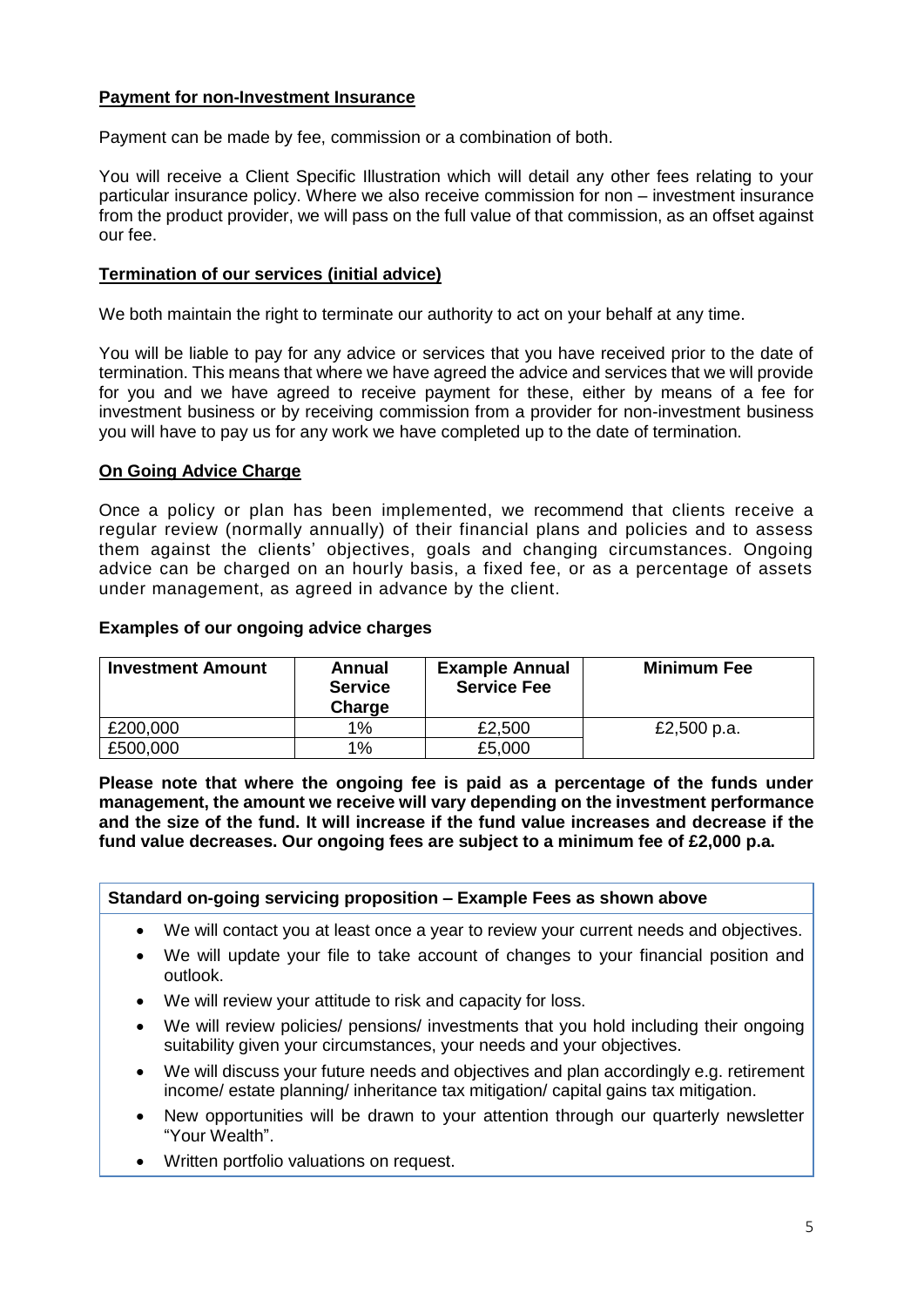On-going telephone and email support in between reviews to resolve queries as they arise

# **Executive on-going servicing proposition – By Individual Negotiation**

 As above, except we will contact you to arrange to see more than once a year as agreed with you. The frequency will be by agreement as will the ongoing fee.

# **Termination of our services (Ongoing Advice)**

You have the right to cancel payment for our ongoing services by giving us 30 days notice. Where you hold assets within a WRAP, you need to be aware that there will be terms and conditions applicable, such as your agreement with the wrap provider in respect to facilitating our fees, which means you may need to instruct the wrap provider directly and arrange for the removal of assets from the WRAP or appoint another adviser who will be able to access your assets and provide further on-going advice to you. We will be pleased to assist you at this time in cancelling our service to you, making sure that any WRAP provider is informed of this cancellation.

# **General**

Please note that there is a possibility that other costs, including taxes, could be incurred related to transactions in connection with investment business that are not paid via the firm or imposed by it.

# **Complaints**

If you wish to register a complaint, please contact us in writing at the above address or telephone us on 01737 237560.

If you cannot settle your complaint with us, you may be entitled to refer it to the Financial Ombudsman Service [www.financial-ombudsman.org.uk.](http://www.financial-ombudsman.org.uk/)

### **Compensation Arrangements**

We have briefly set out some information about the Financial Services Compensation Scheme (FSCS) below. If you would like further information about compensation scheme arrangements, details are available at [www.fscs.org.uk](http://www.fscs.org.uk/) or call 0800 678 1100.

Most of the products we advise on are covered by the Financial Services Compensation Scheme (FSCS). You may be entitled to compensation from the scheme if product providers or we cannot meet our obligations. This depends on the type of business and the circumstances of the claim.

The actual level of compensation you receive will depend on the basis of your claim. The FSCS only pays compensation for financial loss. Compensation limits are per person per firm, and per claim category (listed below).

#### **Investment**

Most types of investment business are covered for 100% of the first £85,000 per person per firm, so the maximum compensation is £85,000 per person per firm.

### **Deposits**

Money in accounts like current and savings accounts, including cash Individual Savings Accounts (ISAs) are covered up to £85,000 per authorised firm (£170,000 for a joint account). It should be noted that 'authorised firms' may have different brands. The FSCS will provide a